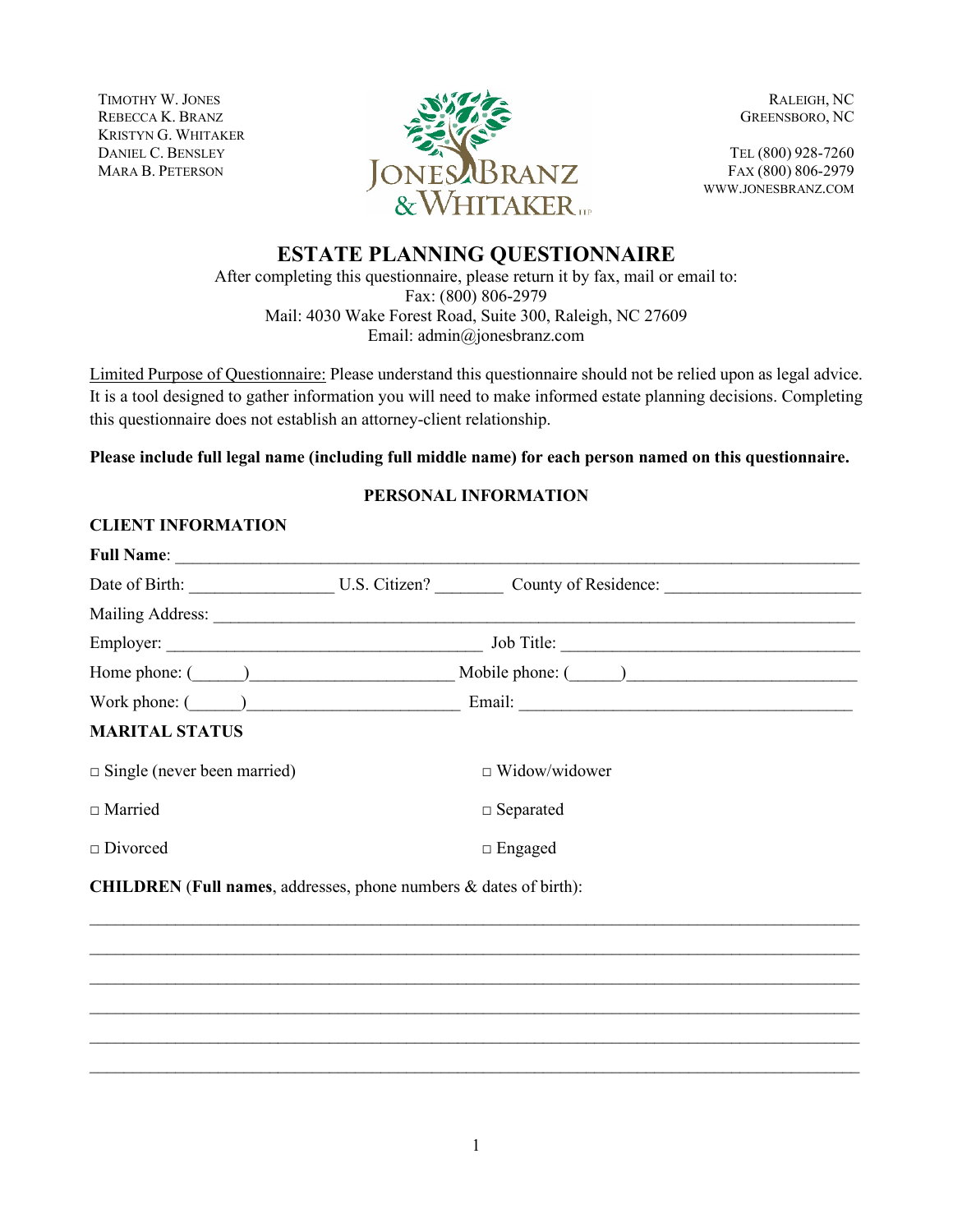## **ASSETS**

Describe any assets *other* than retirement accounts, life insurance and annuities. Indicate the value and whether it is owned by you, by your spouse or jointly. Include all real property (including your home) and bank accounts.

| Description | Value | Owner |
|-------------|-------|-------|
|             |       |       |
|             |       |       |
|             |       |       |
|             |       |       |
|             |       |       |
|             |       |       |
|             |       |       |
|             |       |       |

Describe any life insurance policies, retirement accounts and annuities.

| Description | Owner/Policy<br>Holder | Value | Primary<br>Beneficiary | Secondary<br>Beneficiary |
|-------------|------------------------|-------|------------------------|--------------------------|
|             |                        |       |                        |                          |
|             |                        |       |                        |                          |
|             |                        |       |                        |                          |
|             |                        |       |                        |                          |
|             |                        |       |                        |                          |
|             |                        |       |                        |                          |
|             |                        |       |                        |                          |

Have you signed a prenuptial agreement, postnuptial agreement, or separation agreement? Fig. please bring a copy to our initial meeting.

Do you have long-term care insurance?

Does any member of your family have special needs or receive government assistance of any kind? If so, please explain: \_\_\_\_\_\_\_\_\_\_\_\_\_\_\_\_\_\_\_\_\_\_\_\_\_\_\_\_\_\_\_\_\_\_\_\_\_\_\_\_\_\_\_\_\_\_\_\_\_\_\_\_\_\_\_\_\_\_\_\_\_\_\_\_\_\_\_\_\_\_\_\_\_\_\_\_\_\_\_\_\_\_\_

Do you own an interest in a closely-held business? \_\_\_\_\_. If so, please provide the name and describe type of entity (e.g. LLC or S-corporation).

Would you estimate the value of all of your assets, including life insurance, to be greater than \$5 million?

Do you have an existing Will or other estate planning documents? \_\_\_\_. If so, please provide them prior to our meeting or bring them to our meeting.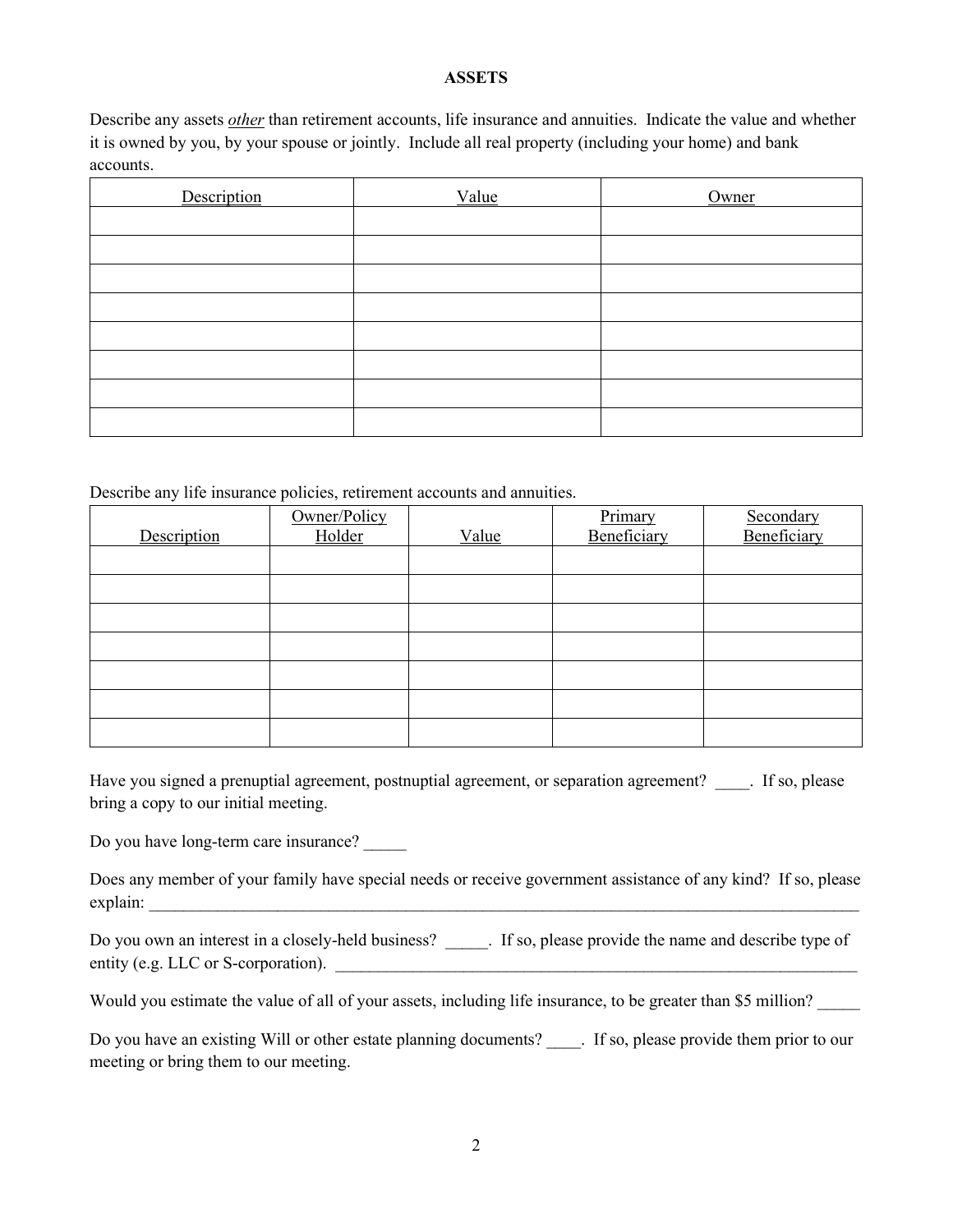## **ESTATE PLANNING GOALS**

We will discuss your estate planning goals in detail at our meeting. To assist in preparing for the meeting, please explain in your own words who you want to benefit from your estate when you pass away. (For example, "*All of my estate goes to my children in a trust*.")

## **NOMINATIONS**

Please identify potential candidates to serve important roles in your estate plan. We will explain these roles and discuss your selections in greater detail in our meeting.

## **GUARDIAN OF YOUR MINOR CHILDREN**

A Guardian is a person(s) you nominate to provide for the care and custody of your minor children until they become adults. Minor children will typically reside with the Guardian(s) in their home. Under its inherent authority to look after the best interests of the child, the Clerk of Superior Court must approve any Guardian nominated.

If you have minor children, whom would you want to nominate as their Guardian?

| First Choice (full name):  | Relationship: |
|----------------------------|---------------|
| Second Choice (full name): | Relationship: |

#### **TRUSTEE OF TRUST**

A Trustee is a person(s) or other representative (including a Trust Company) who has the legal title over and responsibility to manage property for the benefit of a designated person(s). Trustee(s) are often used to manage property for minor children until they attain the age chosen by their parents.

Whom would you want to serve as Trustee?

| First Choice (full name):  | Relationship: |
|----------------------------|---------------|
| Second Choice (full name): | Relationship: |

**Please include full legal name (including full middle name) for each person named on this questionnaire.**